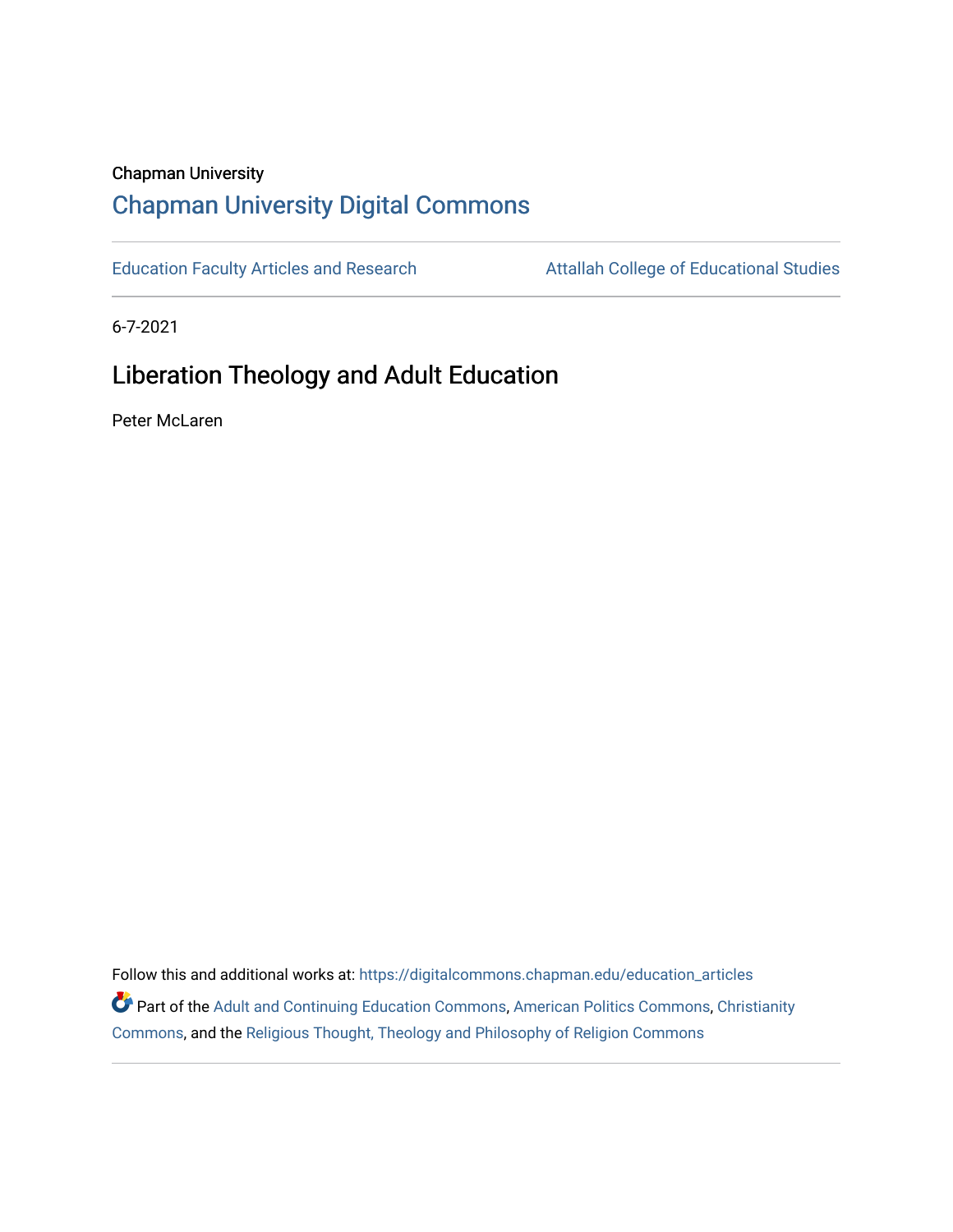# Liberation Theology and Adult Education

#### **Comments**

This article was originally published in [Dialogues in Social Justice: An Adult Education Journal](https://journals.uncc.edu/dsj/article/view/1291), volume 6, issue 1, in 2021.

#### Creative Commons License



This work is licensed under a [Creative Commons Attribution 4.0 License](https://creativecommons.org/licenses/by/4.0/).

Copyright The author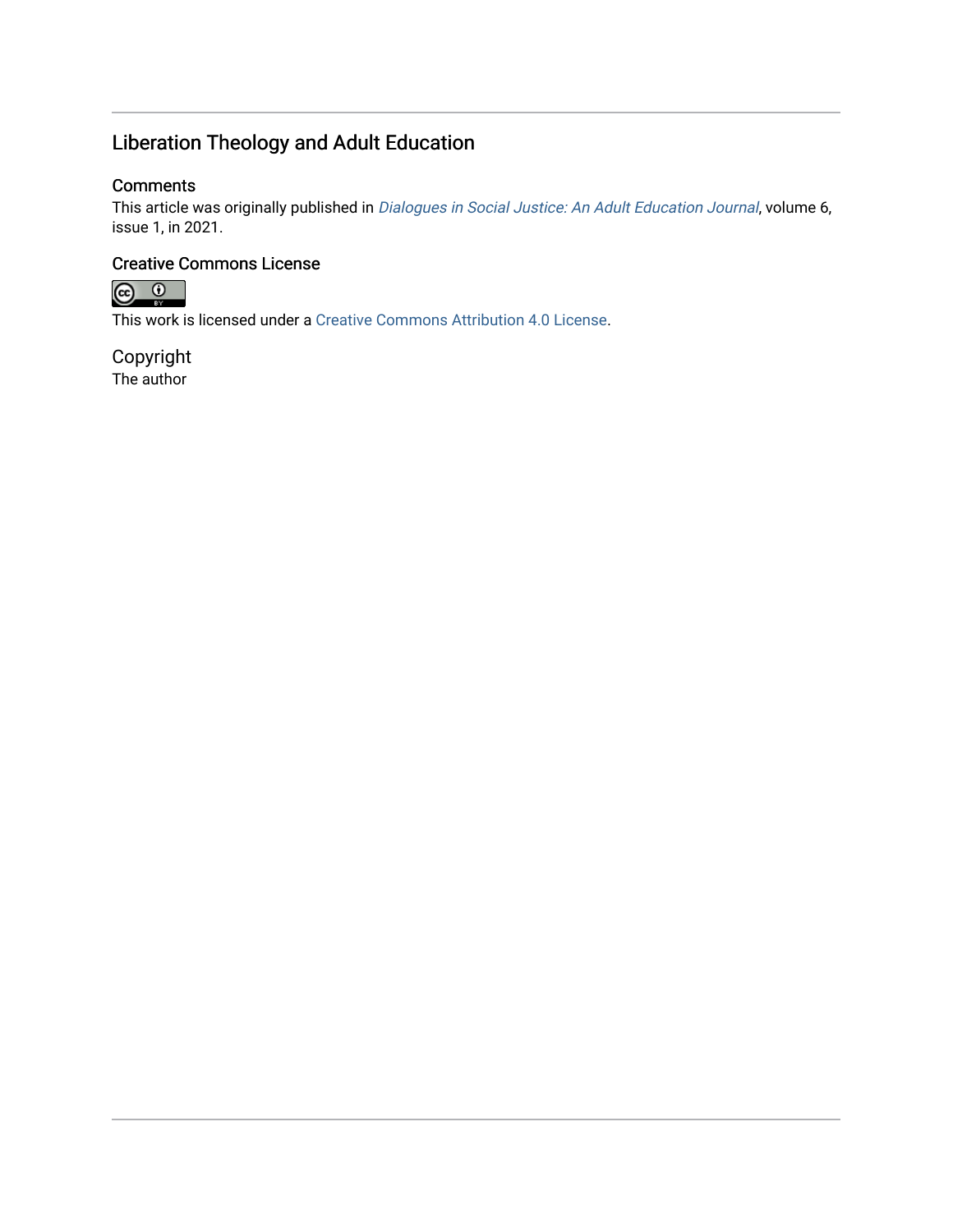*Introduction*



# **Liberation Theology and Adult Education**

## **Peter McLaren**

Chapman University

The political situation today is unrelentingly grim and the United States has never been this divided in recent historical memory. Black men are being killed by police for minor infractions such as selling individual cigarettes, pushing a counterfeit twenty-dollar bill, or missing a registration sticker on their license plate. And while Black families mourn their sons and daughters, Reps. Margorie Taylor Greene and Paul Gosar are calling for the creation of an America First Caucus focused on a common respect for uniquely Anglo-Saxon political traditions and a return to European architectural styles. In Congress we are hearing about America First Education. We know what that means when we read: "America is a nation with a border, and a culture, strengthened by a common respect for uniquely Anglo-Saxon political traditions." https://www.rawstory.com/kevin-mccarthy-racism/

*If there was ever time for the social gospel of Jesus Christ to make its voice heard, it is at this present historical juncture. Now is the time for American adult education to bid welcome to Liberation Theology.*

This is the not-so-new Republican Party who concede to racist demagoguery because its major proponents—the QAnon cult members in its ranks—raise millions for the GOP. We are still fighting a pandemic in which Blacks and Latinx

communities are watching their loved ones die at rates glaringly disproportionate to members of white communities. Since 2016, Americans have seen a dramatic rise in white ethno-nationalist organizations, some calling for the creation of Christian states within the former Confederacy. This has accompanied a rise in armed white militia movements. And what are we to make of the majority of Republicans across the country believing that the 2020 election was fraudulent and therefore stolen? We have learned that members of U.S. elite special forces are promoting conspiracy theories such as QAnon in their private chat rooms, claiming Democratic politicians are running pedophile rings and murdering children in Satanic rites and "radicalizing themselves online, just like many … lone-wolf ISIS terrorists did" according to former Green Beret Robert Wilson. https://www.nbcnews.com/news/military/secret-facebook-groups-america-s-bestwarriors-share-racist-jabs-n1263985 In addition, we have the prospect of another Trump presidency after the first one sucked nearly all the remaining oxygen from our democracy.

Perhaps most alarming was the embrace of Donald Trump by so many Christian evangelicals, which shows how corrupt the evangelical movement has become, and how far away from the teachings of Christ it had strayed. Most dangerous of all, it revealed how deeply white supremacy is engrained in heart of the evangelical community. Instead of learning from critiques of systemic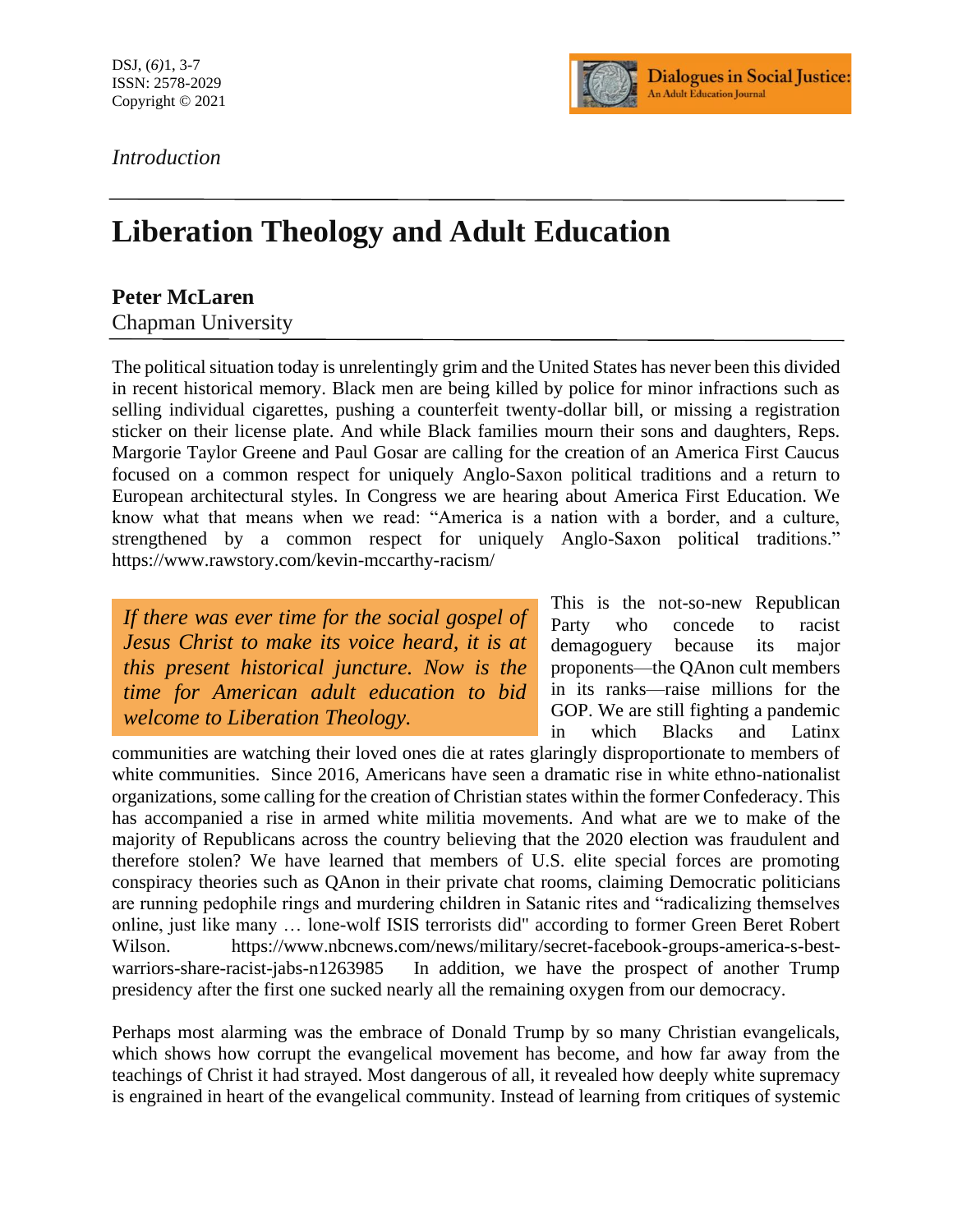racism in the US, or from the history of white supremacism, white Americans are turning to Tucker Carlson pushing the "great replacement theory" and Paula White speaking in tongues.

If there was ever time for the social gospel of Jesus Christ to make its voice heard, it is at this present historical juncture. Now is the time for American adult education to bid welcome to Liberation Theology.

## LIBERATION THEOLOGY, PAULO FREIRE AND ME

My work is located more overtly within a Marxist theoretical orbit, that of revolutionary praxis and liberation theology, but my work in total is greatly indebted to Freire. Freire sets the standards very high, and it is difficult to be a Freirean at all moments. But it is worth trying. Paulo is the greatest educational thinker in modern history in my estimation. Paulo's approach is compatible with my interest in existential phenomenology, hermeneutics and process philosophy, understanding and analysis and brings much needed relief from neoliberalism's emphasis on quantified measurable outcomes. . .

Many of Paulo's critics accused Paulo of being a utopian. In response, I always tried to keep in mind Ernst Bloch's distinction between concrete and abstract utopias and the importance of an 'educated hope' emerging through the praxis of revolutionary movements, among grassroots organizations. Paulo taught me to focus on concrete utopian thinking rather than on abstract utopias which are often blueprints envisioned by bourgeois intellectuals to be put into effect at some distant point in the future. Abstract utopian thinking is often disconnected from the struggles of the immiserated, the impoverished, the disinherited. So in this way, Freire was a



*Figure 1*: Paulo Freire and Peter McLaren at the Rose Theater in Omaha, NE, 1996

'Hopean' educator. His work was animated by hope. And, of course, by love. My work is more directed at creating a socialist alternative to capitalism through social movements. My work has been venturing into the realm of liberation theology.

I have not always been able to be a Freirean because Paulo set the standards so high. But Paulo's life and work helped me late in life to connect with the spirituality that informs all of our lives, whether we recognize it or not. Nita Freire also helped to inspire me. For me, it meant reconnecting with my Catholic faith and liberation theology.

When I say that Jesus was a communist, it does not go over too well in the United States. I have since 1995 tried to bring the field of education into conversation with a Marxist critique of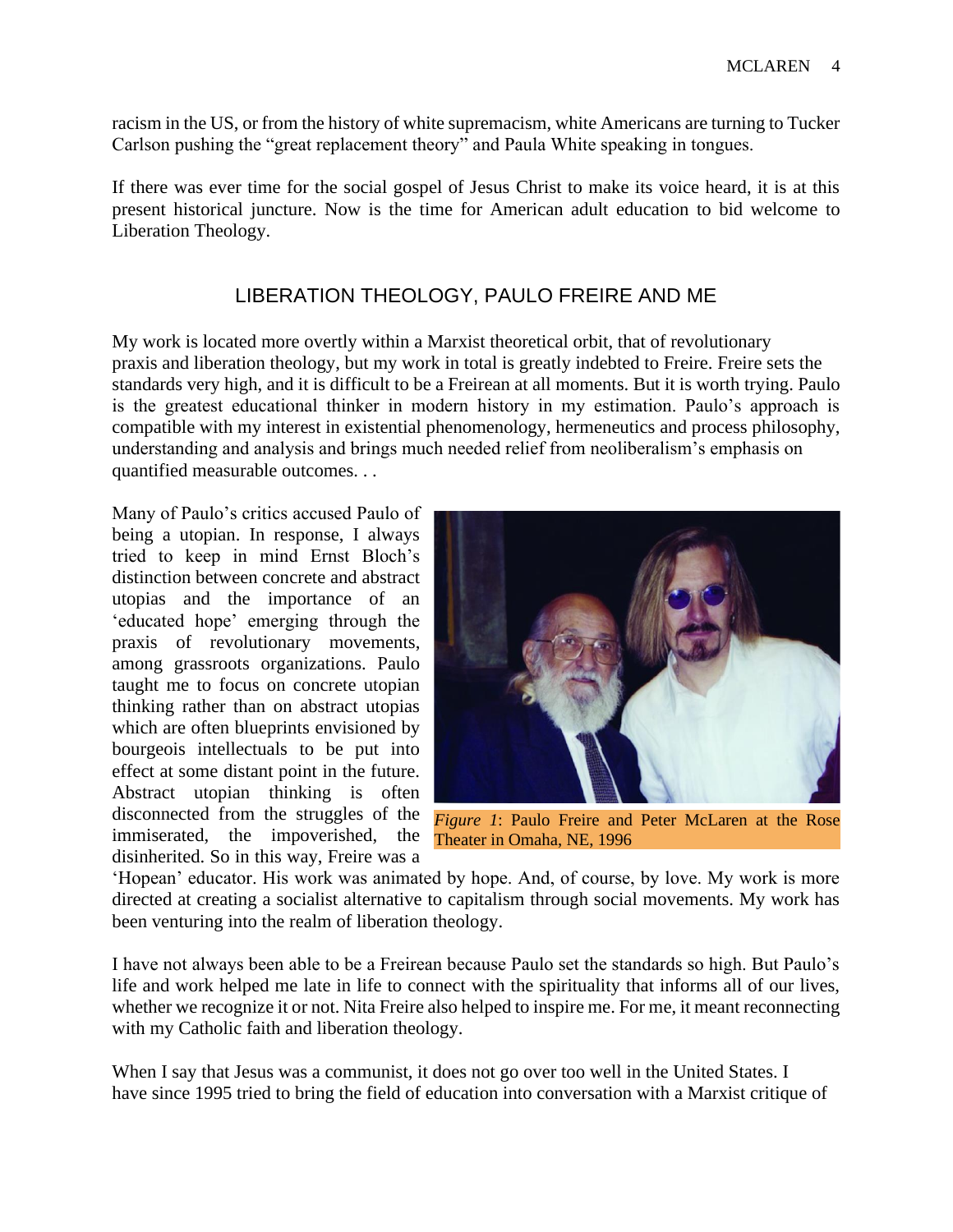political economy, with the anti-fascist work of the Frankfurt School, particularly that of Walter Benjamin, Max Horkheimer, Theodor Adorno and Herbert Marcuse, and with contributions from the tradition of Latin American Liberation Theology and Catholic social justice teaching. And of course, the teachings of Paulo Freire.

## LIBERATION THEOLOGY AND CRITICAL PEDAGOGY

The philosophy undergirding liberation theology that combined Christianity with a Marxist critique of political economy was first drawn up at a meeting of Latin American theologians, initiated by Gustavo Gutierrez, in Rio de Janeiro, Brazil in 1964. Shortly thereafter Christian "base communities" inspired by Liberation Theology began to appear throughout Brazil and the rest of Latin America followed by meetings of theologians and priests held in Havana, Cuba; Bogotá, Colombia and Cuernavaca, Mexico in June and July 1965.

Of course, today liberation theology comes in many forms: Chicano liberation theology; Latinx liberation theology; Native American liberation theology; African American liberation theology and Islamic liberation theology. Liberation theologians argue that politics and religion are often analyzed as unwarrantedly and artificially distinct. But politics and religion are inseparable. Furthermore, in the case of Catholicism, they help to determine when and where the hermeneutical dualism between sin and capitalist structures and relations of exploitation are to be applied, creating a more authentically Christian covenant between Catholic teachings and the poor.

*I have attempted to bring liberation theology into dialogue with critical pedagogy and I have referred to this work as a revolutionary critical pedagogy.*

I have attempted to bring Liberation Theology into dialogue with critical pedagogy and I have referred to this work as revolutionary critical pedagogy to underscore its pro-socialist and anti-fascist position as well as drawing attention to the importance of spirituality that can provide us with a value system from which to ground

our work. I have been criticized by secularists for bringing spirituality into critical pedagogy. Revolutionary critical pedagogy is still very much indebted to the work of the Frankfurt School comprised of a group of intellectuals who were forced into exile in 1933. During and after their exile, Theodor Adorno and many of his Frankfurt School colleagues became preoccupied with fascism as an object of cultural and sociological inquiry. Critical theory, in fact, emerged from this crucible. Adorno and his colleagues were convinced that fascism was not mainly a German problem but a threat to all modern societies.

Teachers have been considered transformative and public intellectuals (Henry Giroux), and researchers (Joe Kincheloe), and cultural workers (Freire)… University campuses can—and should, in my view—become redesigned and repurposed as workers communes--places of solidarity with social movements, new and old, as well as labor unions and teachers unions who may be open to socialist alternatives. I believe that arguments that have been put forward for reimaging universities on the model of the worker cooperative rather than corporation and along the lines of the student as producer are important to consider, if we are to make significant gains in creating a socialist alternative to capitalism… Now, I also believe avenues for spiritual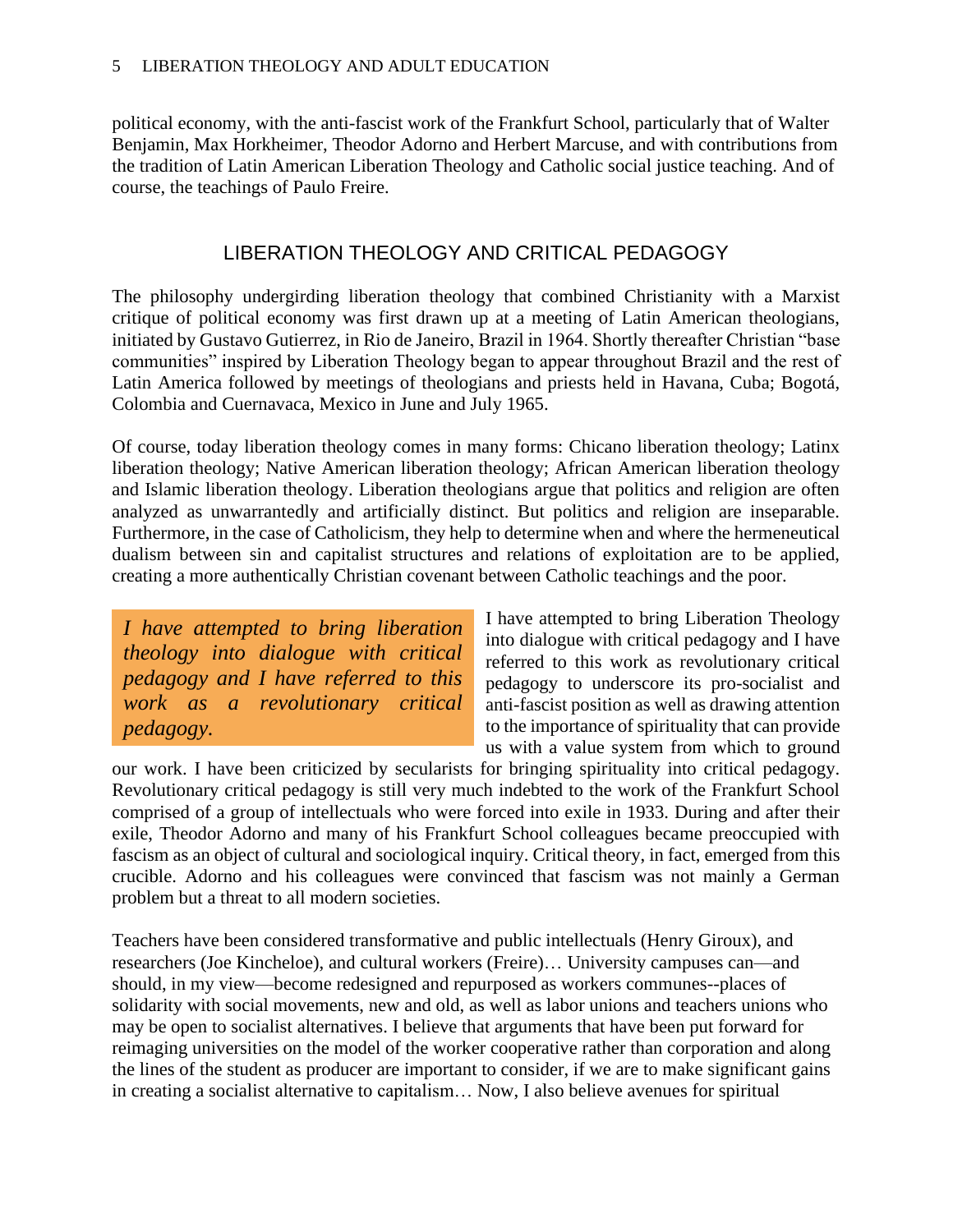expression should also be made available, but certainly not the truncated political fascism we are seeing from many of the evangelicals who worship at the altar of Donald Trump. I am referring here to the importance of promoting ecumenism and the value of understanding the contributions of religions and science from many different faith traditions.

#### TRUMP, THE EVANGELICAL CHURCH AND LIBERATION THEOLOGY

I have been engaged in the development of critical pedagogy for thirty years, and since the ascendency of the Trump administration in 2016 and the contemporary resurgence of authoritarian regimes throughout Europe, I have been focusing more on present day fascism, and the Trump phenomena. I have also been challenging the religious fascism of much evangelical Christianity (those churches that support Trump) from the position or perspective of liberation theology, which combines the social gospel of Jesus with Marxist economic critique.

And as we have seen during the Trump administration, the United States came perilously close to fascism and the collapse of democracy. The recent attacks by Trump supporters—including many ex-military—on the Capitol building has shown the growing appeal of fascism over democracy. Trump's penchant for symbolically delousing its new immigrant populations from the south by drawing attention to their alleged cultural inferiority, his egregious ideological alliance with white supremacy, his extreme nationalism, and his malignant narcissism and toxic masculinity has done little to allay the nation's trauma in a world harrowed by war, famine, racism, and ecological destruction—and now the pandemic. Our universities have come under assault by Trump supporters and Republicans for promoting what they call 'cultural Marxism"—code words for what they consider to be political correctness, feminism, gay and lesbian and transgender rights

advocacy, and multicultural and anti-racist initiatives. Clearly there is an ideological battle occurring and the universities known as "culture wars". These have been intensifying. But getting lost in this debate is the role of teachers and teaching and the structural, spatial and ideological conditions of possibilities for reclaiming the universities for democracy.

*Liberation theology is systematically opposed to the trenchant conservative politics of white evangelical America in the U.S. who encourage individual charity over economic and transformation and distributive social justice.*

Liberation theology is systematically opposed to the trenchant conservative politics of white evangelical America in the U.S. who encourage individual charity over economic and transformation and distributive social justice so familiar to many living in the richest country in the world. Liberation theology… attempts to establish the potential for a return of the role of the Church to the people similar to the conditions that existed in earliest Christian communities by nurturing critical autonomous 'protagonistic agency among the popular sectors, creating the conditions of possibility for consciousness-raising among peasants and proletarianised multitudes. I recently coined the term protagonistic agency, to emphasize Freire's (1972) idea of being the subject of history rather than the object of history... when we talk about liberation, we are referring to self-and-social transformation, that is, to a dialectical relationship. So, we need not refer to the self and social relations as though they were mutually exclusive categories, antiseptically distant